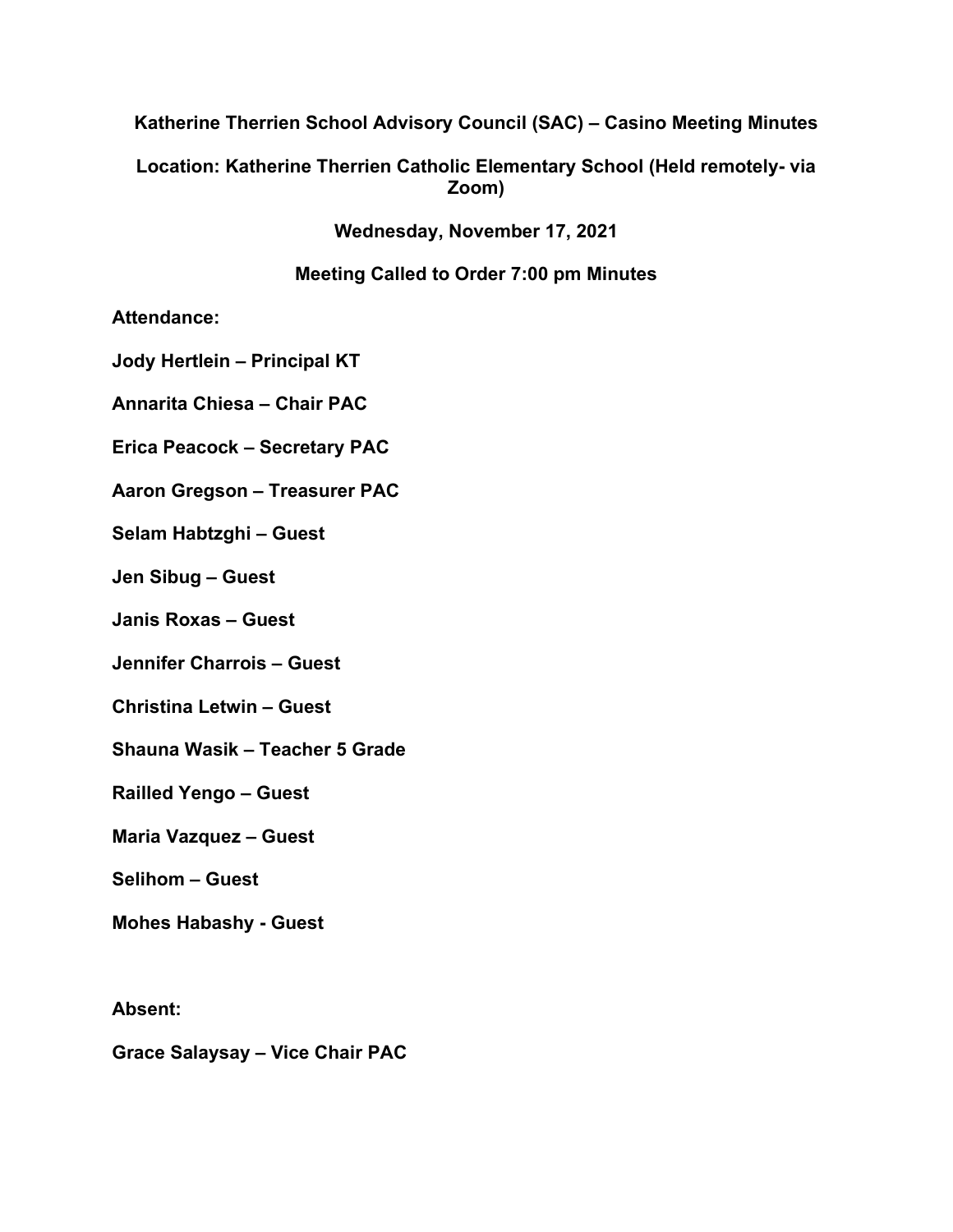# **Approval of Agenda: not done**

### **Approval of Meeting Minutes:**

October 6, 2021 – Meeting Minutes (1<sup>st</sup> Aaron/2<sup>nd</sup> Erica) October 21, 2021 – Meeting Minutes (1<sup>st</sup> Aaron/2<sup>nd</sup> Erica)

### **Principal's Report: Jody**

- 1. Student Code of Conduct every year we have to share with Parent Council Alberta Education Act – engage with children in restorative justice approach.
- 2. Any questions can take them now Student Code of Conduct shared with Parent Council – will come out next Wednesday.
- 3. Student Dress Code standardize how students present themselves in school. Jody shared slides began in 2019 in the winter. We talked about this in our school council. Brought issue to chief superintendent. Guidelines need to be reasonable. Slides shared by Jody. Recommends Collaboratively established/trustees looked at. Dress Code sets clear expectation of student dress. Students expected to dress in honour of the human person. Reflective of Catholic Learning environment. Have a conversation with students. Clear guidelines will continue to allow certain headwear. Junior/senior high to match work attire. Designed to not disrupt learning. Will complete form tonight to go back to division office in January.
- 4. Parents asked is there a bias towards female identity. What about limiting individual freedoms. Fashion might be only item they can control in their lives. Concerns about who is going to enforce the dress Code will it be the responsibility of the parents.
- 5. School Growth Plan: on Katherine Therrien website has four goals ensuring we are looking at deeper symbols, sharing good new to each other. Children are currently drawing postcards to give to new immigrants. We are continuing growth in numeracy and literacy. Building our future together – looking at the child and what they can do not what is wrong with them. (All on school website)
- 6. School Budget Katherine Therrien budget is restricted 97 percent of budget goes to staffing not a lot of room for additional spending for the children. School is in a deficit. Bare minimum in operating expenses.
- 7. January 18, 2021 School Council Meeting

# **Fundraising:**

Purdy's chocolate: \$1137.00 proceeds. Easter will do the Purdy's again.

Ice cream shop fundraiser, local product. Will ask if can be deliver to the home and not the school due to freezer space. Could have fundraiser in January. Decided would be done in February and if popular could do again in May.